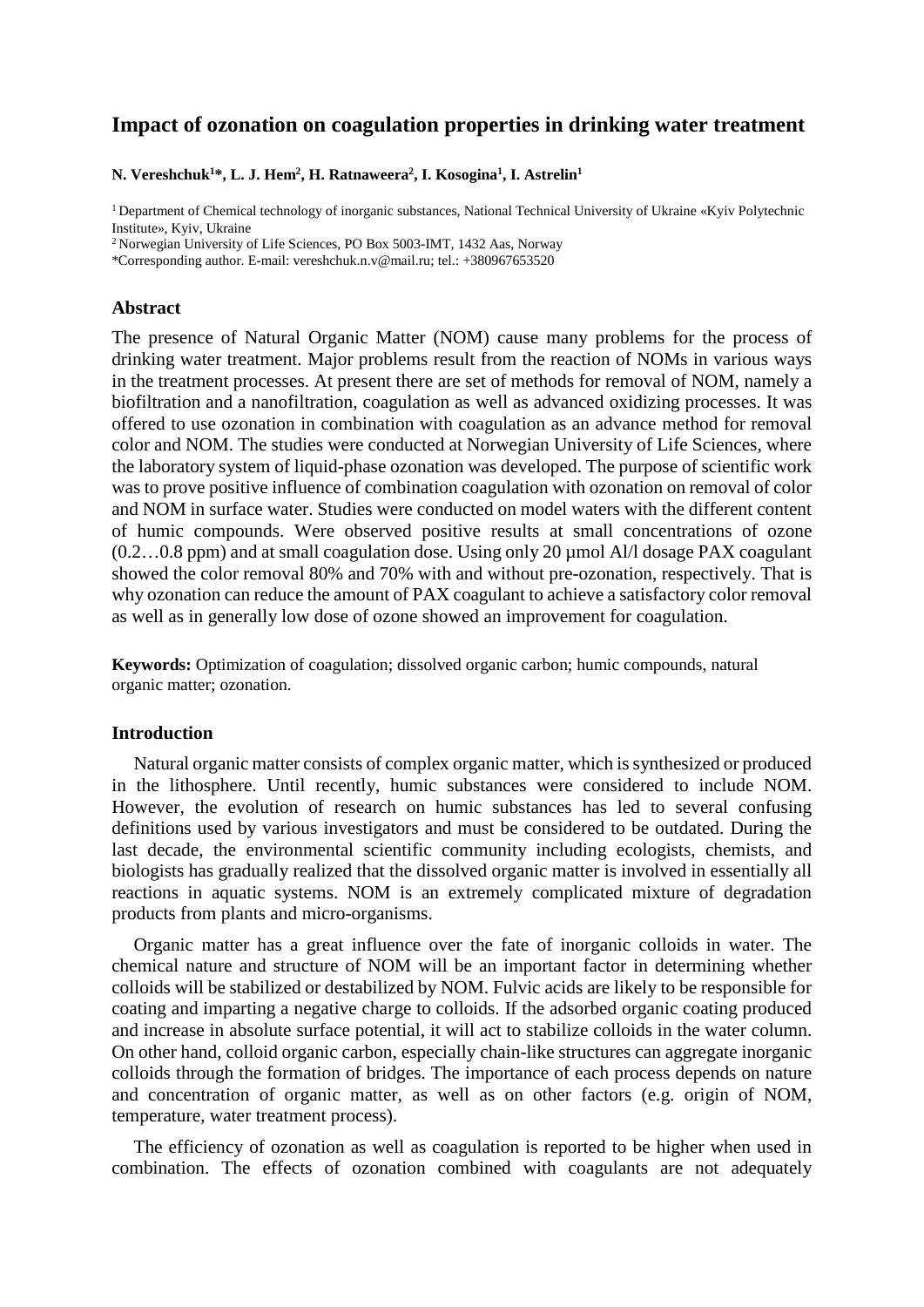documented. The impact of ozonation on coagulation properties is valuable to study as coagulation is the world's most widely used treatment process for drinking water.

It has become common practice for many water treatment plants to include pre-chlorination or pre-ozonation steps in water treatment plants. It was assumed that oxidation can enhance removal of NOM and turbidity during coagulation. During the 1980s, these coagulation effects were given the name microflocculation or ozone induced particle destabilization. However the mechanisms of ozone effect on coagulation are not fully understood. Some scientists and engineer still question whether there is any effect at all or it is an artifact.

Two possible mechanisms of ozone effect on coagulation were proposed (Rebhun and Lurie, 1993):

- Oxidation of adsorbed organics, their hydrophilization and eventual desorption leading to destabilization of the particles

- Catalyzed polymerization of DOC (dissolved organic carbon) and subsequent adsorption bridging.

Pre-ozonation effects are dependent on many factors including properties of organic matter, pH, type of coagulant, and concentration of calcium in water. It was found (Schneider and Tobiason, 2000) that when alum was used as a coagulant, pre-ozonation hindered turbidity and DOC removal. However, application of cationic polymers and pre-ozonation lead to small but statistically significant increases in the removal of both components. The authors hypothesize that pre-ozonation reduces the surface charge of particulates, leading to better coagulation by charge neutralization. Several years earlier (Chandrakantha et al, 1996) also related preozonation effects to DOC, which is covering particles, beside they, found that ozone-induced particle destabilization occurred only in the presence of calcium. Ozone has been reported by some to improve coagulation and filtration efficiency (Reckhow et al, 1993; Stolarik and Christie, 1997). However, others have found no improvement in filter effluent turbidity due to ozonation (Tobiason et al, 1992; Hiltebrand et al,(1986).

Becker and O'Melia, (2001) provided an overview of the effects of ozone on coagulation and filtration processes. Although ozone has many benefits, its expense is significant and its placement in the treatment train should be chosen with a sound understanding of its effects on other unit processes. They stated that the effect of ozone on coagulation is shown to be dependent on the coagulant type and on the water quality characteristic, which is setting the optimum coagulant dose. For waters with moderate to high DOC levels, the coagulant dose is set by the DOC. Ozonation converts DOC into smaller, more oxygenated compounds that exert a greater metal coagulant demand than the parent compounds. In this case, ozonation can lead to an increase in the optimal coagulant doses, which was described (Edwards and Benjamin, 1992). For low DOC waters, the coagulant dose is set by the particle and the adsorbed organic matter. Ozone may react with the adsorbed DOC and alter the amount and conformation of the adsorbed organics, which can lead to a decrease in coagulant demand.

On the other hand, was stated (Wei and Yong-Mei, 2004) that NOM have a very strong influence on the stability of inorganic particles through adsorption, coating, etc., thus making surface water with high NOM concentrations difficult to treat efficiently by coagulation. Jar tests and pilot investigations were used to evaluate the effectiveness of ferrate pre-oxidation in enhancing the coagulation of NOM-rich lake water. A substantial reduction in residual turbidity after sedimentation and filtration was obtained by ferrate pre-oxidation at dose levels of 1-5 mg/L as K2FeO4. A similar improvement of color, DOC, iron, manganese, and total bacteria was observed. It was suggested that simple addition of ferrate prior to the coagulation step can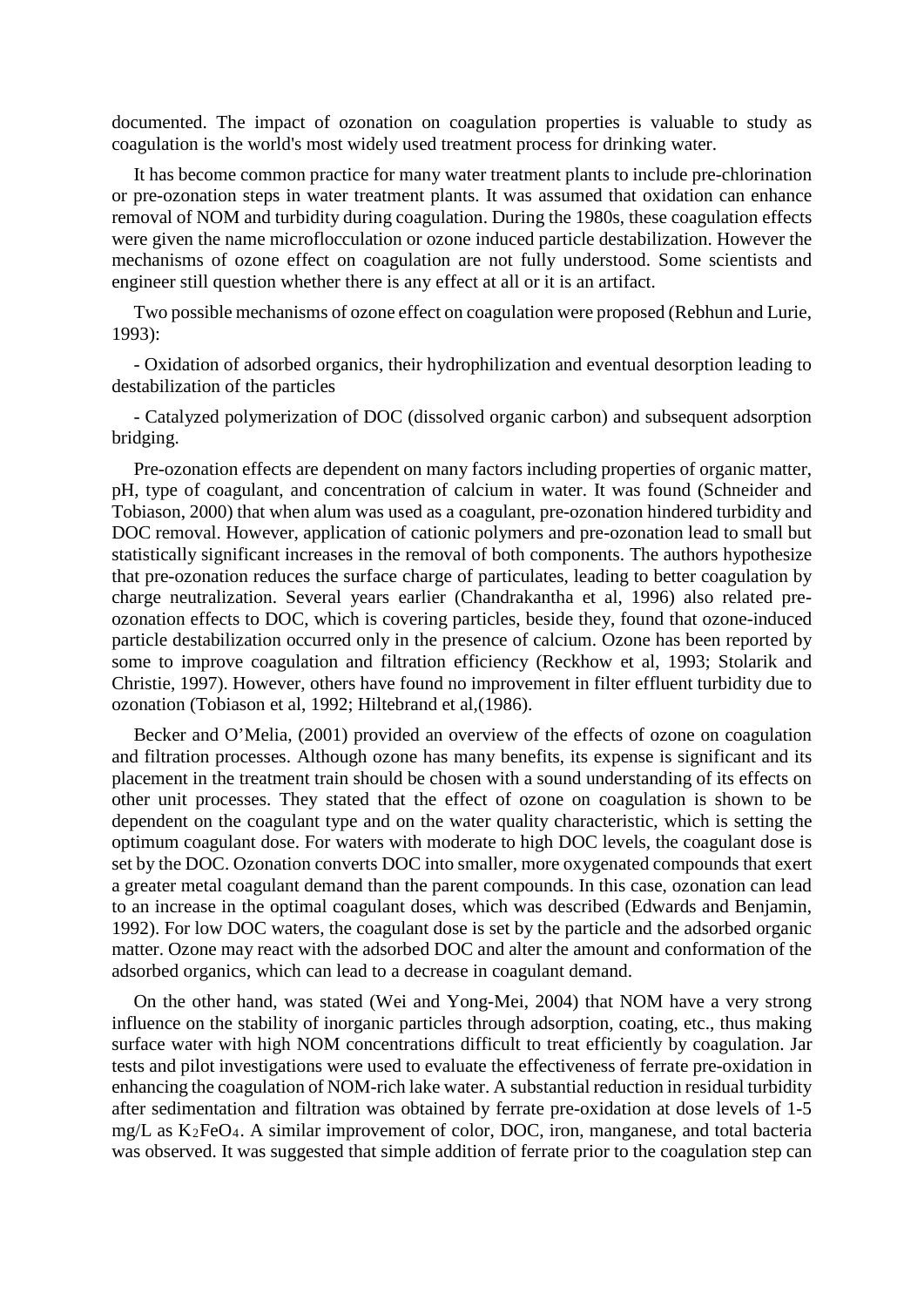reduce the coagulant dose demand in order to maintain acceptable residual turbidity. It was believed that additional coagulant (Fe (III)) was formed as a result of ferrate decomposition.

Edwards and Benjamin (1992) investigated the effects of ozone on several water quality parameters that affect particle behaviour in water treatment systems. They found that ozone did not decrease critical coagulant concentration for  $AICI_3$ ,  $FeCl_3$ , or alum coagulants; destabilize particles; or improve particle removal processes if pH was held constant. There was no evidence of disruption or desorption of organic coatings of particles that enhanced particle destabilization. In sum, all ozone-induced particle destabilization phenomena observed were primarily the result of a decrease in pH, an increase in pH, or precipitation of CaCO<sub>3</sub>. Because these changes are produced more efficiently and at a lower cost with chemical addition, aeration, or both, they must be properly considered when evaluating the true benefits of ozonation with respect to particle removal.

Despite all the positive points, the impact of ozonation to coagulation further need to study in greater details, especially the impact of low dose of ozone on the destruction of natural organic matter as well as dissolved organic carbon (DOC). Also there is need to explore the effect of ozonation in different pH of process and in combination with different coagulants.

The objectives of this research were to prove the positive effect of ozonation on coagulation to the removal of natural organic matter, also determine the optimal dose and pH of ozonation as well as optimal dose and coagulants type for coagulation for the treatment of natural surface waters. Show ozonation efficiency for coagulation for color removal at wavelengths 410 nm and 254 nm and change of NOM after and before ozonation by laser diffraction particle size analyser.

# **Methods**

For studies was developed laboratory setup of liquid-phase ozonation. The scheme of the laboratory setup is shown in Fig. 1.

Air with high oxygen content (70%) from the oxygen unit with internal air drying fed to ozone generator. Ozone-air mixture after the generator by using the regulator of supply enters reactor with magnetic stirrer and dissolved ozone monitor. Dissolved Ozone Monitor consists of measuring and controlling device DOSA Control DCW 120 MF and ozone sensor OZ7H. Sensor analyses concentration of ozone in the water, and transmits the signal to measuring and controlling device.

In these studies used indirect liquid-phase ozonation. At first the ozone-air mixture is passed through model water in different pH and ozone doses, and then jar test was performed with different coagulant and doses of coagulant.

Studies were conducted on model water, which consist of Humic acid sodium salt (for color  $-50...60$  Pt/Co scale), bentonite (for turbidity  $-1...2$  FNU) and NaHCO<sub>3</sub>  $-0.5$ mmol/l (buffer capacity)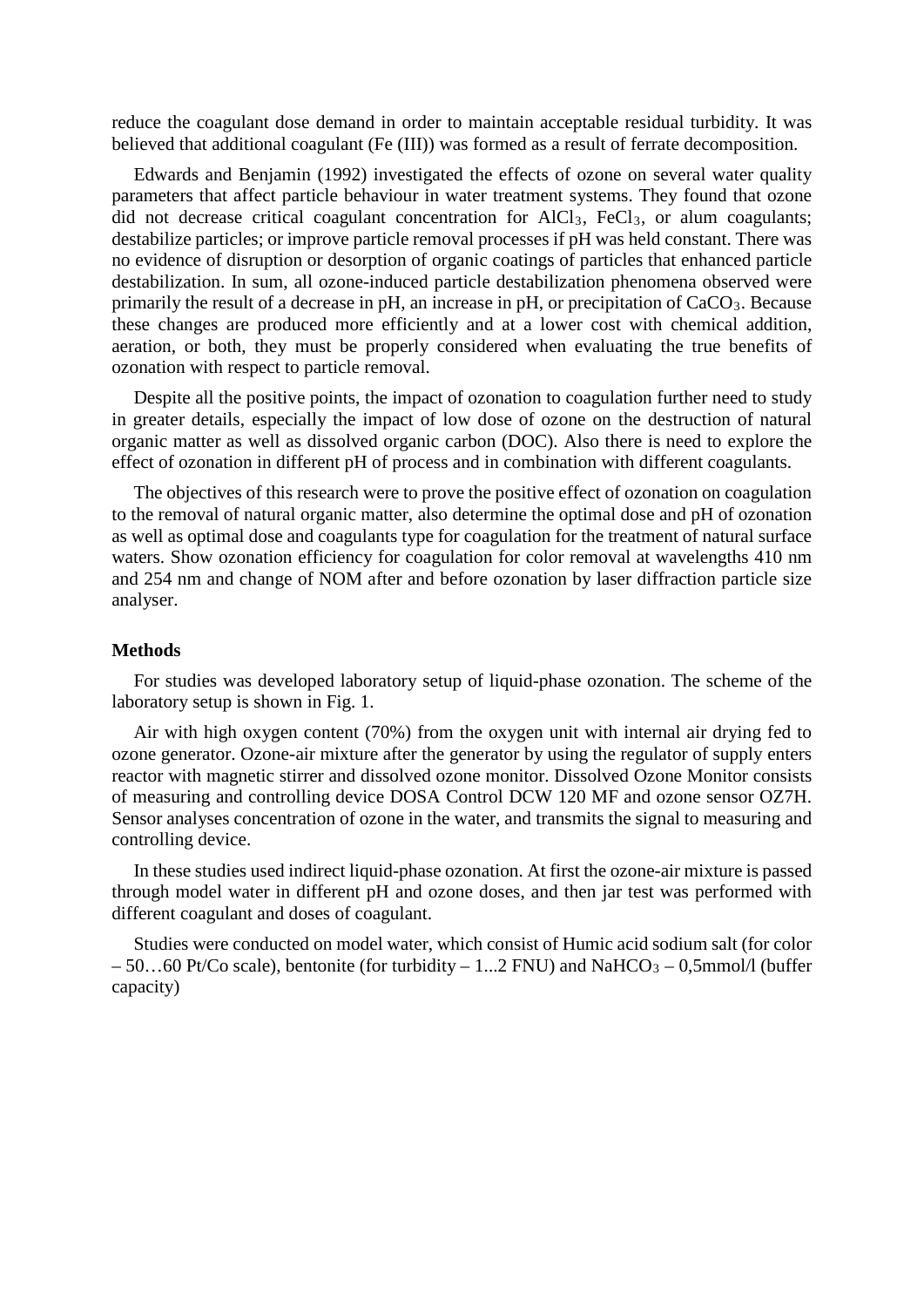

**Figure 1** Basic scheme of the laboratory setup of ozonation.

For research, it was decided to use the ozone concentrations of 0.2 mg/L; 0.5 mg/L; 0.8 mg/L; and pH for ozonation 7 and 9. In jar test were analysed two type of coagulant: PIX 318 (produced by KEMIRA) and PAX 18 (produced by KEMIRA) and three different doses of each. The plan of whole experiment is shown in Fig. 2.



**Figure 2** Basic plan of experiment.

In each series of experiment were analysed 50 samples of water: model water without any chemicals, model water after correcting pH (added HCl or NaOH), model water after ozonation as well as after coagulation only and after coagulation and ozonation alternatively.

All samples of waters were analysed for color Pt/Co scale at a wavelength of 410 nm with a spectrophotometer Hach Lange DR-3900, as well as at UV 254 and UV 410 with a [UV-](https://www.facebook.com/293584794154873)[5800PC VIS Spectrophotometer.](https://www.facebook.com/293584794154873)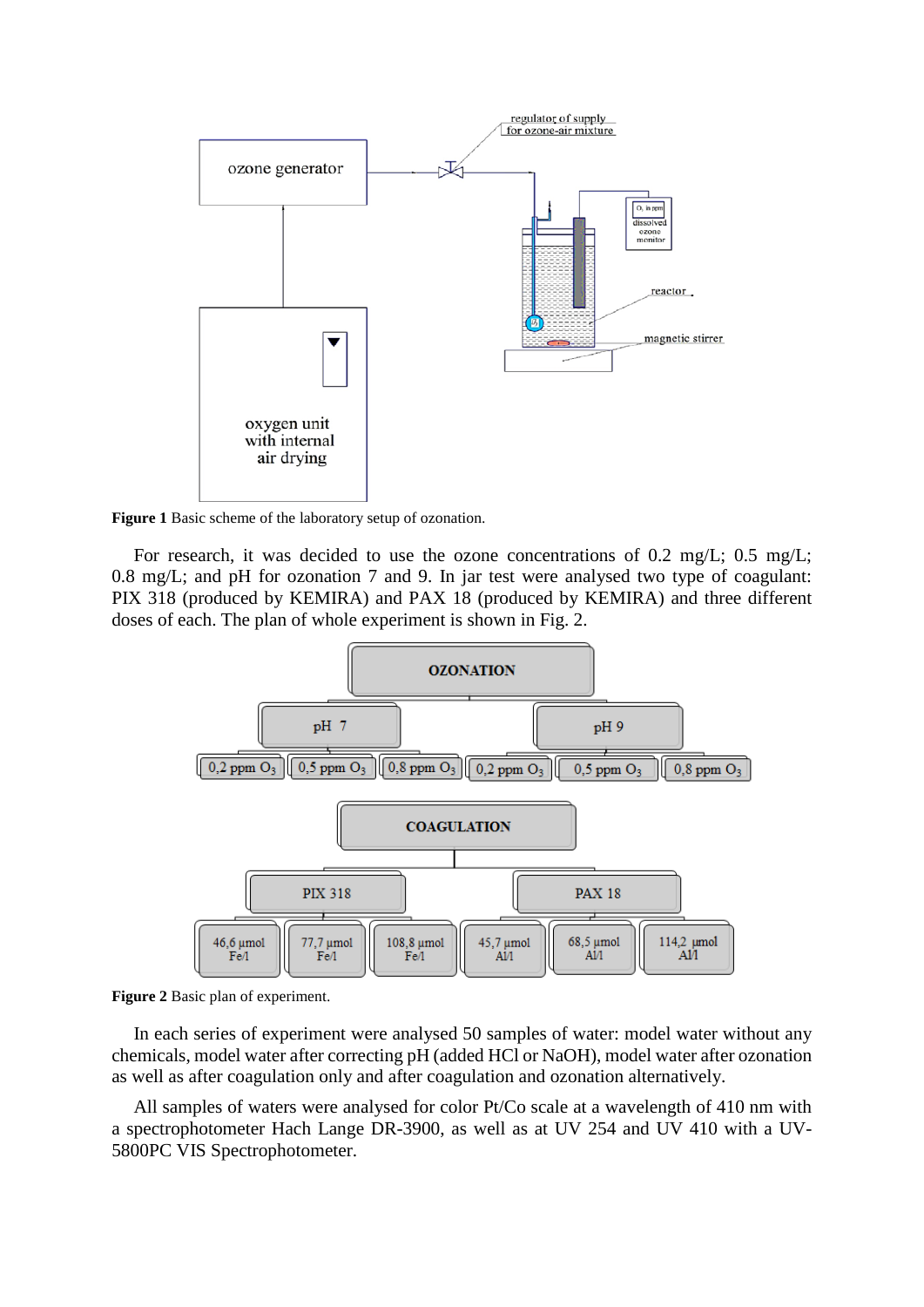Also turbidity analyses were conducted by using 2100Q Portable Turbidimeter for control settling process in coagulation.

Also for determination of changing the size of the particles in model water before and after ozonation was conducted MasterSizer analysis, where we applied laser diffraction particle size analyser MasterSizer 3000 – is a versatile tool for rapid and accurate particle size analysis (measurement of particle size distribution) suspensions, emulsions and dry powder. Method is based on measuring the angular dependence of the intensity of scattered light when passing through the laser beam is dispersed sample.

## **Results and discussion**

For determination of varying the size of the particles in model water before and after ozonation were conducted. In this case, were analysed 9 samples of water in MasterSizer 3000, but because of high residual and low concentration of particles in water only few samples showed satisfactory result. The results are shown in Fig. 3:

There are two curves on each graphs – the curve with one extreme is for model water, and other – for ozonized water.



**Figure 3** Changing the size of the particles in model water before and after ozonation. (1) Model Water, (2) Model Water after ozonation dosages 0.2 ppm (pH 9), (3) Model Water after ozonation dosages 0.5 ppm (pH 9), (4) Model Water after ozonation dosages  $0.8$  ppm (pH 9)

From the data graphs we can analyse the composition of the model water and changes of particle masses after ozonation for different ozone doses (pH 9).

Insignificant doses of ozone have a positive impact on the efficiency of further coagulation by changing particle size and division them for easier flocculation.

Analysing research data and background it can be concluded, that ozone can simultaneously aggregate fine particles and break down large ones, making them more mineralized and easier to remove.

The first ozonation-coagulation tests were performed for aluminium-based coagulant – PAX 18. Were conducted appropriate tests, the results of which are shown in Fig. 4, 5.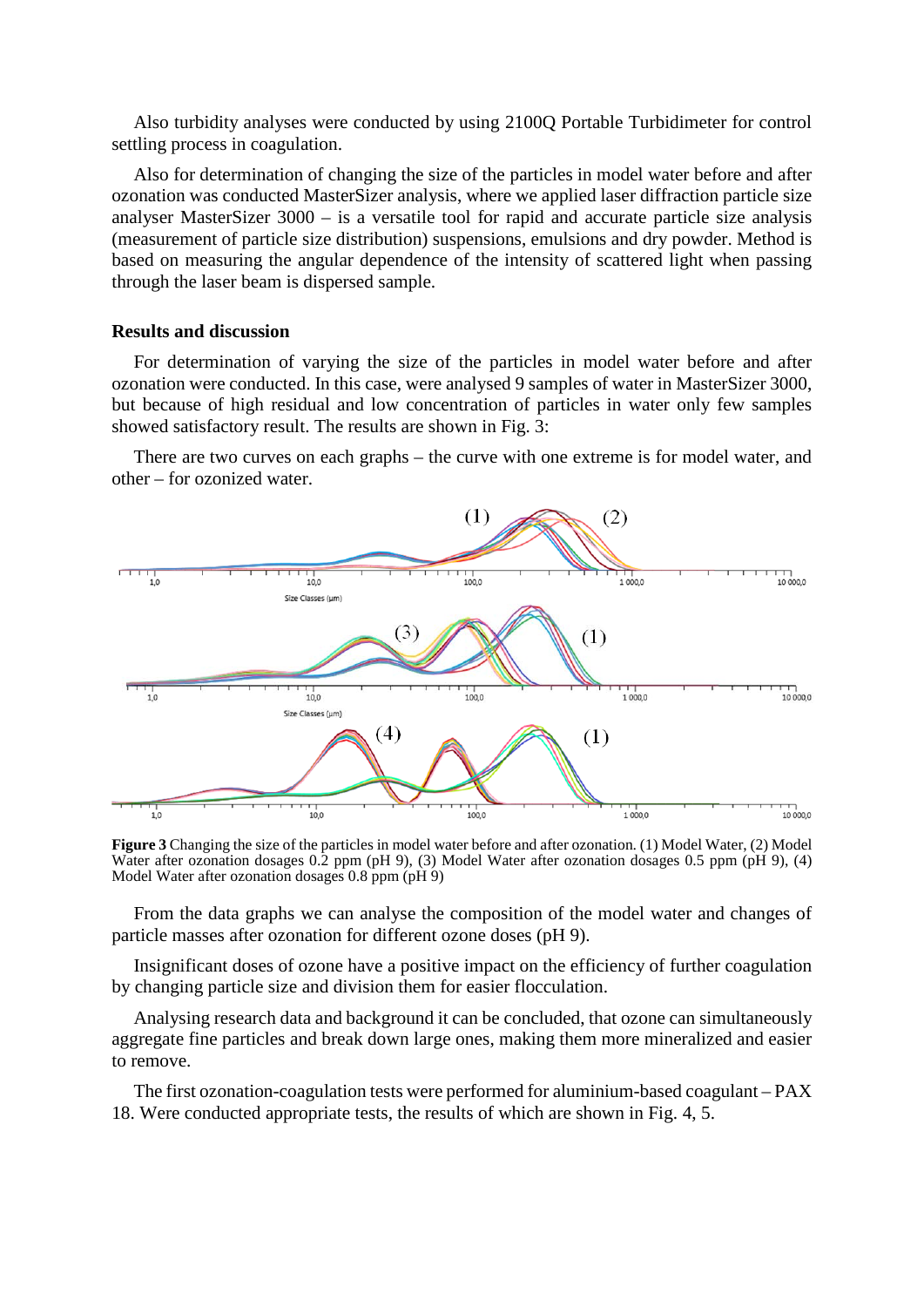

**Figure 4** The dependence between removal of color (%) and dosage of coagulant PAX 18 for different ozone concentrations (ppm) at pH 7.



**Figure 5** The dependence between removal of UV 254 and dosage of coagulant PAX 18 for different ozone concentrations (ppm) at pH 7.

From Graphs we can conclude that a low dose of ozone showed an improvement for coagulation. Using only 20 µmol Al/l dosage PAX coagulant showed the color removal ∼80% and ∼70% with and without pre-ozonation, respectively. Ozonation reduce the amount of PAX coagulant to achieve a satisfactory color removal (color removal after coagulation using preozonation (0.8 ppm pH 7) even at 35 µmol Al/l is 93%, while to achieve similar results without ozonation required twice as much coagulant).

Next step was to research the same coagulant and dosage of coagulant, but different pH for ozonation– pH 9. Were conducted appropriate tests, the results of which are shown in Fig. 6, 7.



**Figure 6** The dependence between removal of color (%) and dosage of coagulant PAX 18 for different ozone concentrations (ppm) at pH 9.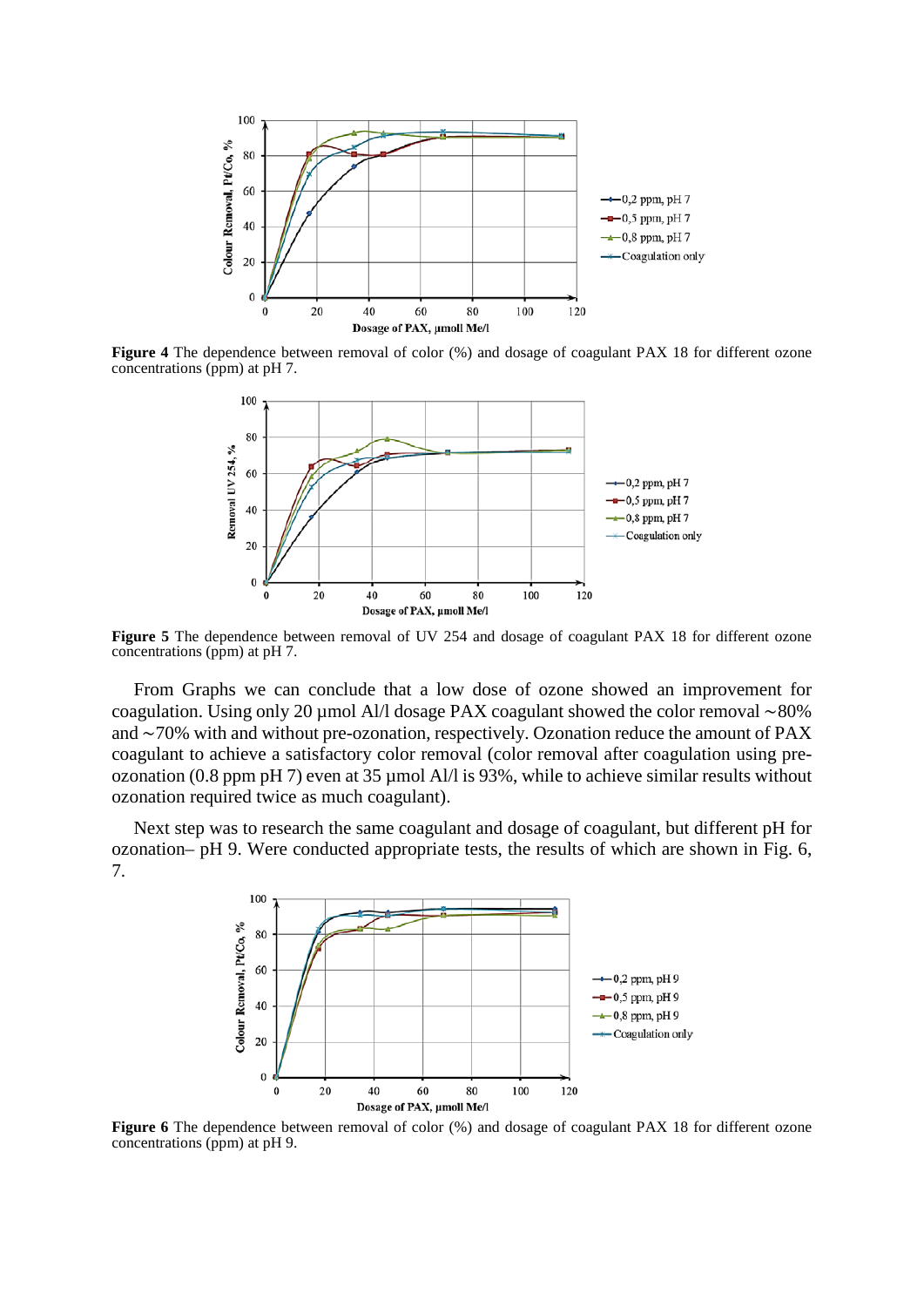

**Figure 7** The dependence between removal of UV 254 (%) and dosage of coagulant PAX 18 for different ozone concentrations (ppm) at pH 9.

If we looking to Graphs from Fig.  $6$  – there is no so benign result that is why it can be concluded that pH 9 was not the appropriate pH for ozonation with coagulation for this type of water.

Next test were performed for iron-based coagulant – PIX 318.Were conducted appropriate tests, the results of which are shown in Fig. 8



**Figure 8** The dependence between removal of colour (%) and dosage of coagulant PIX 318for different ozone concentrations (ppm) at pH 7 and pH 9.

From the Graphs we can observe that ozonation combined with coagulation using Iron coagulant like PIX 318 did not give any improvement to coagulation process. In that way there is no point to use ozonation with coagulation with iron-based coagulant.

## **Conclusions**

Results of studies show that pre-ozonation with coagulation positively influences on the removal of color, which is caused by presence of natural organic matter and DOC, ozonation improve NOM removal through coagulation as well as reduce the required coagulant dose in two times.

Low doses of ozone allows a controlled break humus molecules, that will allow to avoid reduction of molecular weight, which can lead to deterioration of flocculation in particular and worsening NOM removal in general. This is meant that low ozone doses showed an improvement for coagulation. Using only 20 µmol Al  $\Lambda$  dosage PAX coagulant displayed the